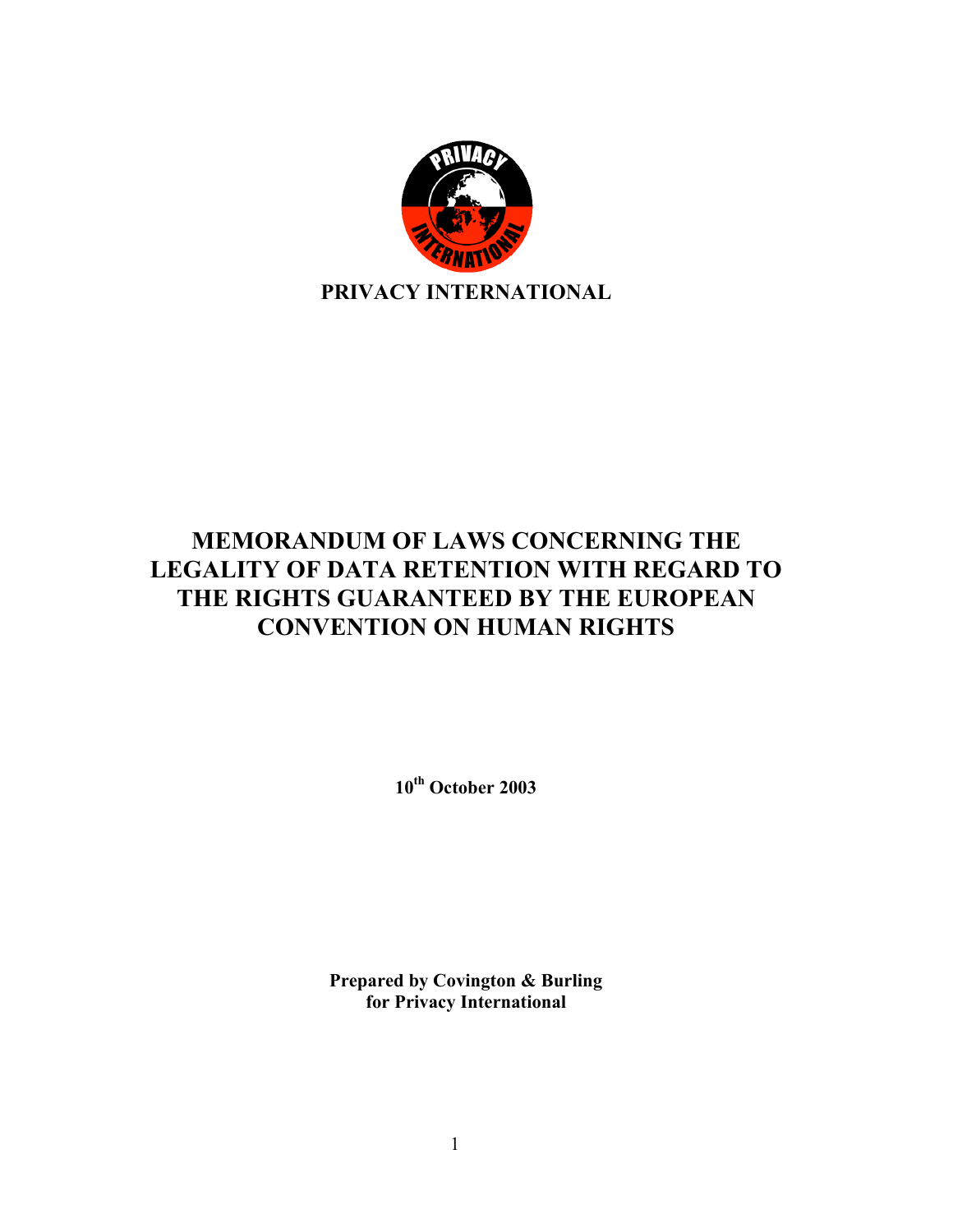# **EU DATA RETENTION LEGISLATION: A VIOLATION OF RIGHTS GUARANTEED BY THE EUROPEAN CONVENTION ON HUMAN RIGHTS**

# **Executive Summary: The United Kingdom**

- 1. This Memorandum was commissioned to provide an indication of the legality of measures being undertaken throughout the EU to require the retention of communications data. The advice relates to the retention of data in a mandatory regime. The document is intended as a framework for the development of analyses more specific to national legal environments.
- 2. The indiscriminate collection of traffic data offends a core principle of the rule of law: that citizens should have notice of the circumstances in which the State may conduct surveillance, so that they can regulate their behavior to avoid unwanted intrusions. Moreover, the data retention requirement would be so extensive as to be out of all proportion to the law enforcement objectives served. Under the case law of the European Court of Human Rights, such a disproportionate interference in the private lives of individuals cannot be said to be necessary in a democratic society.
- 3. These and related protections are clearly affirmed in such cases as *Klass v. Germany, Amann v. Switzerland, Rotaru v. Romania*, *Malone v. United Kingdom, Kruslin v. France*, *Kopp v. Switzerland* and *Foxley v. United Kingdom*.
- 4. A number of countries in the EU have taken steps to create a legislated requirement on communications providers to store their customers' communications data for a minimum period. This analysis establishes that the fact of this blanket retention contravenes the European Convention on Human Rights.
- 5. Two Statutory Instruments currently before the UK Parliament would (a) establish a voluntary regime for retention and (b) extend a sunset clause within the Anti-terrorism, Crime and Security Act that would give the government authority to replace this voluntary scheme with a mandatory regime. It appears probable that such a scheme will be subject to similar, if not identical, constraints under the Convention.
- 6. This analysis establishes that it is the fact of blanket retention that is key to assessing the legality of the UK SI's. The impact of either a universal voluntary scheme or a mandatory regime on such guarantees as Accessibility and Foreseeability will in all likelihood bring the UK proposals into conflict with the Convention.

The text of the Memorandum begins overleaf.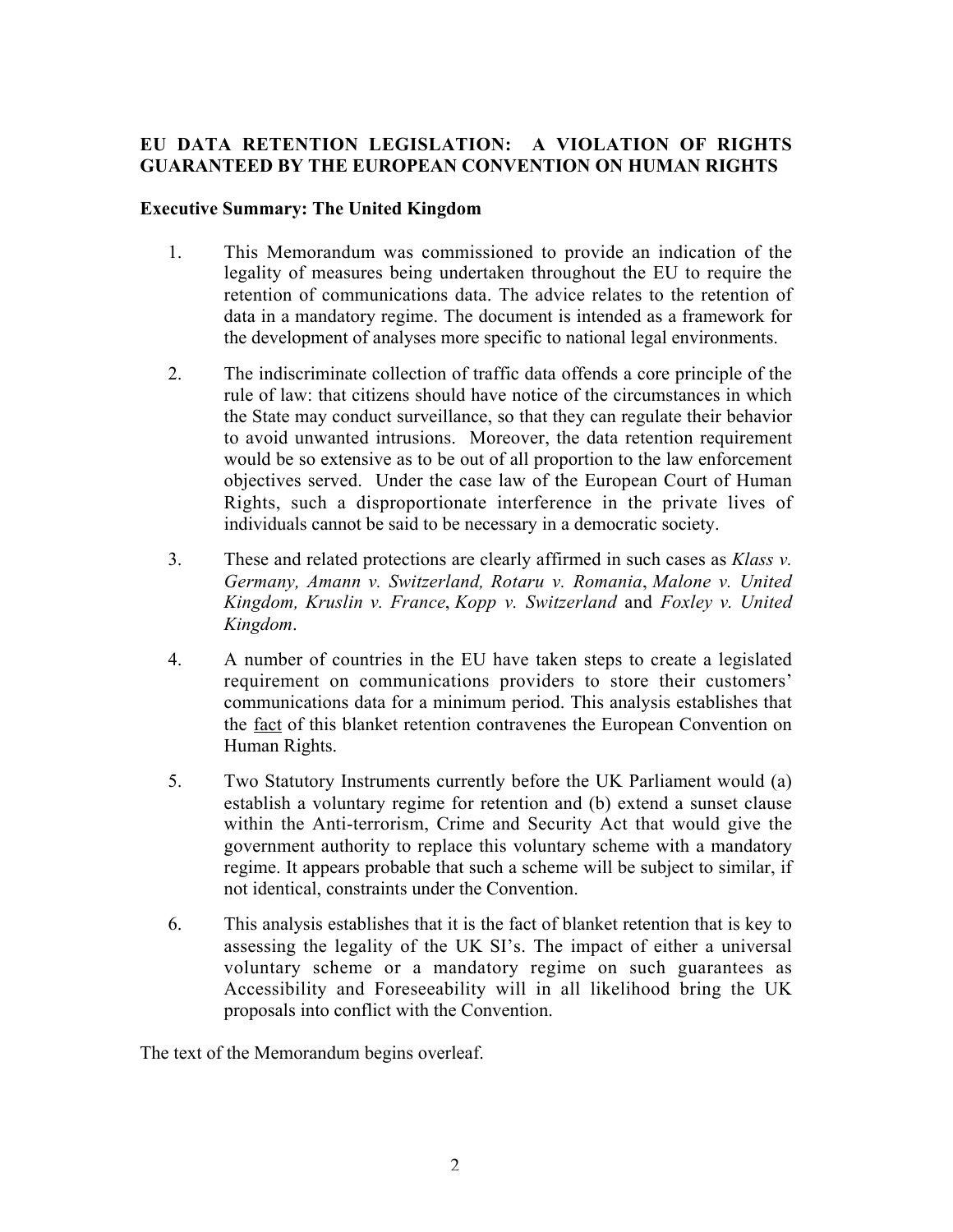#### **A. Summary**

In the 1990s, Europe led the way in recognising how emerging technological trends threatened individual privacy and in providing countervailing protections. Since September 2001, however, security concerns have driven the European Union to water down these protections, in particular by granting Member State authorities discretion to gather data for security and criminal investigation purposes. A draft Framework Decision on data retention under discussion by EU Justice and Home Affairs Ministers would accelerate this trend dramatically. The proposed measure would oblige Member States to require communications providers to retain for up to two years traffic data relating to every communication carried, in case of need in a subsequent criminal investigation or prosecution. Some Member States already have taken matters into their own hands, and enacted data retention laws in their own right.

The data retention regime envisaged by the Framework Decision, and now appearing in various forms at the Member State level, is unlawful. Article 8 of the European Convention on Human Rights (ECHR) guarantees every individual the right to respect for his or her private life, subject only to narrow exceptions where government action is imperative. The Framework Decision and national laws similar to it would interfere with this right, by requiring the accumulation of large amounts of information bearing on individuals' private activities. This interference with the privacy rights of every user of European-based communications services cannot be justified under the limited exceptions envisaged by Article 8 because it is neither consistent with the rule of law nor necessary in a democratic society. The indiscriminate collection of traffic data offends a core principle of the rule of law: that citizens should have notice of the circumstances in which the State may conduct surveillance, so that they can regulate their behavior to avoid unwanted intrusions. Moreover, the data retention requirement would be so extensive as to be out of all proportion to the law enforcement objectives served. Under the case law of the European Court of Human Rights, such a disproportionate interference in the private lives of individuals cannot be said to be necessary in a democratic society.

If the Framework Decision is adopted, it would mark a dramatic departure from the European Union's formerly protective and cautious attitude towards personal privacy and data retention. Most recently, Community legislators enacted Directive  $2002/58/EC^1$  in mid-2002 to regulate the processing of personal data, including traffic data, on electronic networks. That Directive sensibly and prudently only permitted retention measures where "necessary, appropriate and proportionate" within a democratic society. The notion of unrestricted, blanket data retention was expressly rejected. The Framework Decision, on the contrary, would compel European

 $\frac{1}{1}$ <sup>1</sup> Directive 2002/58/EC of the European Parliament and of the Council of July 12, 2002, concerning the processing of personal data and the protection of privacy in the electronic communications sector, 2002 O.J. (L. 201) 37-47. Directive 2002/58/EC replaced Directive 97/66/EC, which also addressed traffic data among other things.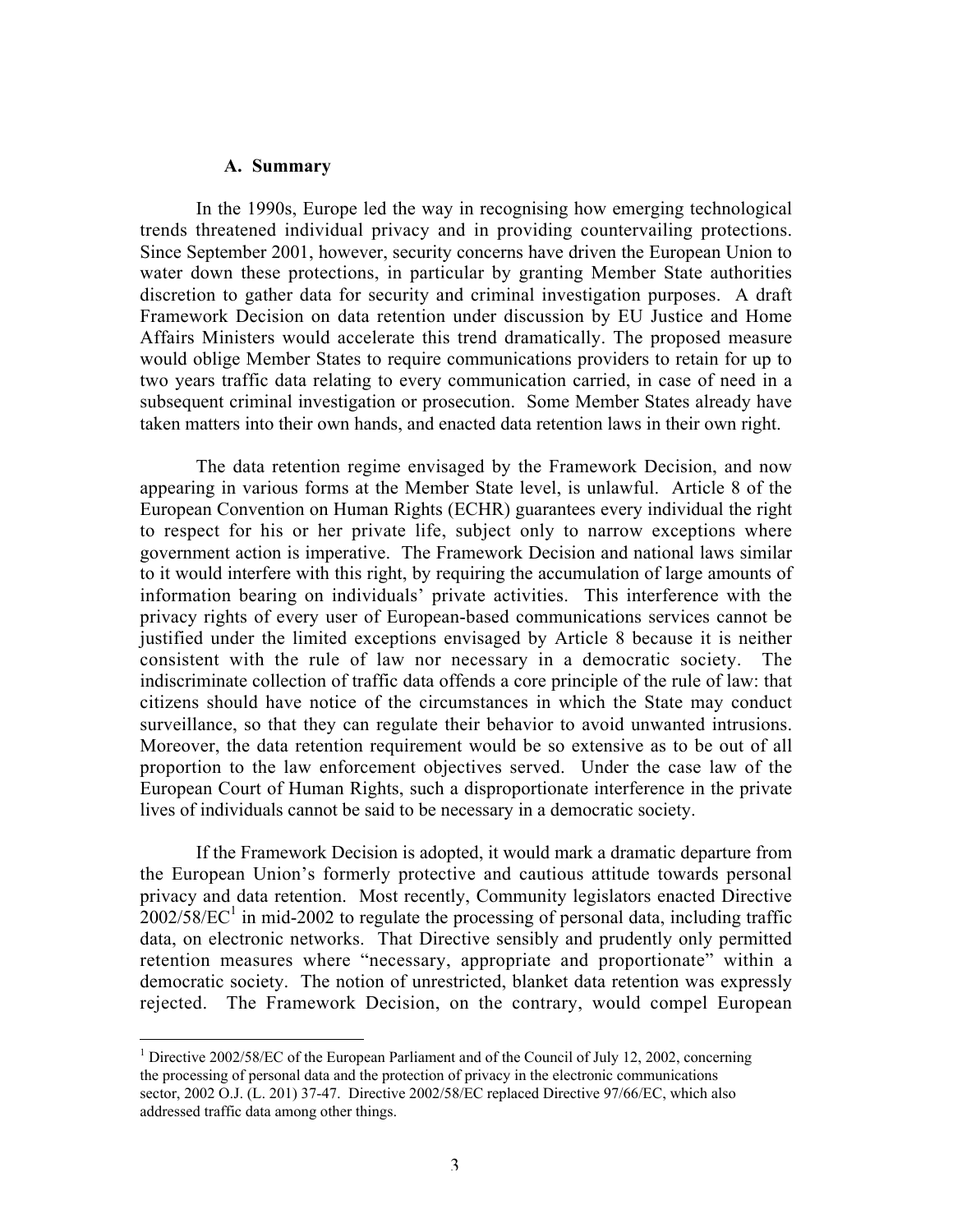businesses to retain communications data, thereby creating a regime far more intrusive than anything previously known in the EU or even in comparable democratic societies. By requiring the accumulation of huge stores of data traffic, containing countless items of private and personal information, it would generate opportunities for abuse by public authorities or private actors, such as hackers. Further, the additional regulatory burdens imposed by such a regime would be costly and would adversely affect the competitiveness of telecommunications and network service providers in Europe.

#### **B. The Framework Decision & National Laws**

The European Union's Council of Ministers is considering a measure that would require communications providers to retain for up to two years data related to every communication they carry. The "Draft Framework Decision on the Retention of Traffic Data and Access to this Data in Connection with Criminal Investigations and Prosecutions" is a Belgian proposal, that had been under discussion in the EU's Third Pillar, devoted to Justice and Home Affairs issues. If approved by the Council, and subsequently ratified by the European Parliament, the Framework Decision would require Member States to adopt national legislation mandating data retention by providers operating from their territories.

The EU has not yet made the proposed legislation public. However, the text has been made available on the Internet by one non-governmental organisation concerned about the legislation's likely impact on civil liberties. $^2$  The proposal would require communications providers to retain for a minimum of 12 months and a maximum of 24 months, data necessary to follow and identify the source of every communication, and to identify the time a communication was made, its destination, the subscriber name and the communications device involved. The Framework Decision defines a communication as all information exchanged or routed between a finite number of parties via an electronic communications network accessible to the public. The data retention requirement would therefore apply to all means by which individuals relate to each other remotely, including land-based telephones, mobile telephones, pagers, data text messaging and electronic mail. The data retained would subsequently be made available as needed to law enforcement agencies in the course of the investigation and prosecution of criminal offenses.

Possibly reflecting the altered mindset that led to the proposed Framework Decision, a number of European Member States separately have moved to enact national legislation that similarly would compel the retention of traffic data. These efforts are gathering pace. At least nine of the 15 Member States either have, or intend to enact, legislation calling for mandatory traffic data retention, and the large majority Member States have expressed broad support for an EU-measure calling for mandatory data retention. While authorities in a few states like Germany and Finland remain skeptical, authorities in Greece, Denmark, Austria, Spain, Belgium and most of the rest of Europe are supportive. Where legislation already has been enacted, it typically calls

 <sup>2</sup> *See* Draft Framework Decision on Data Retention and Access for Law Enforcement Agencies, *available at* http://www.statewatch.org/news/2002/aug/05datafd.htm.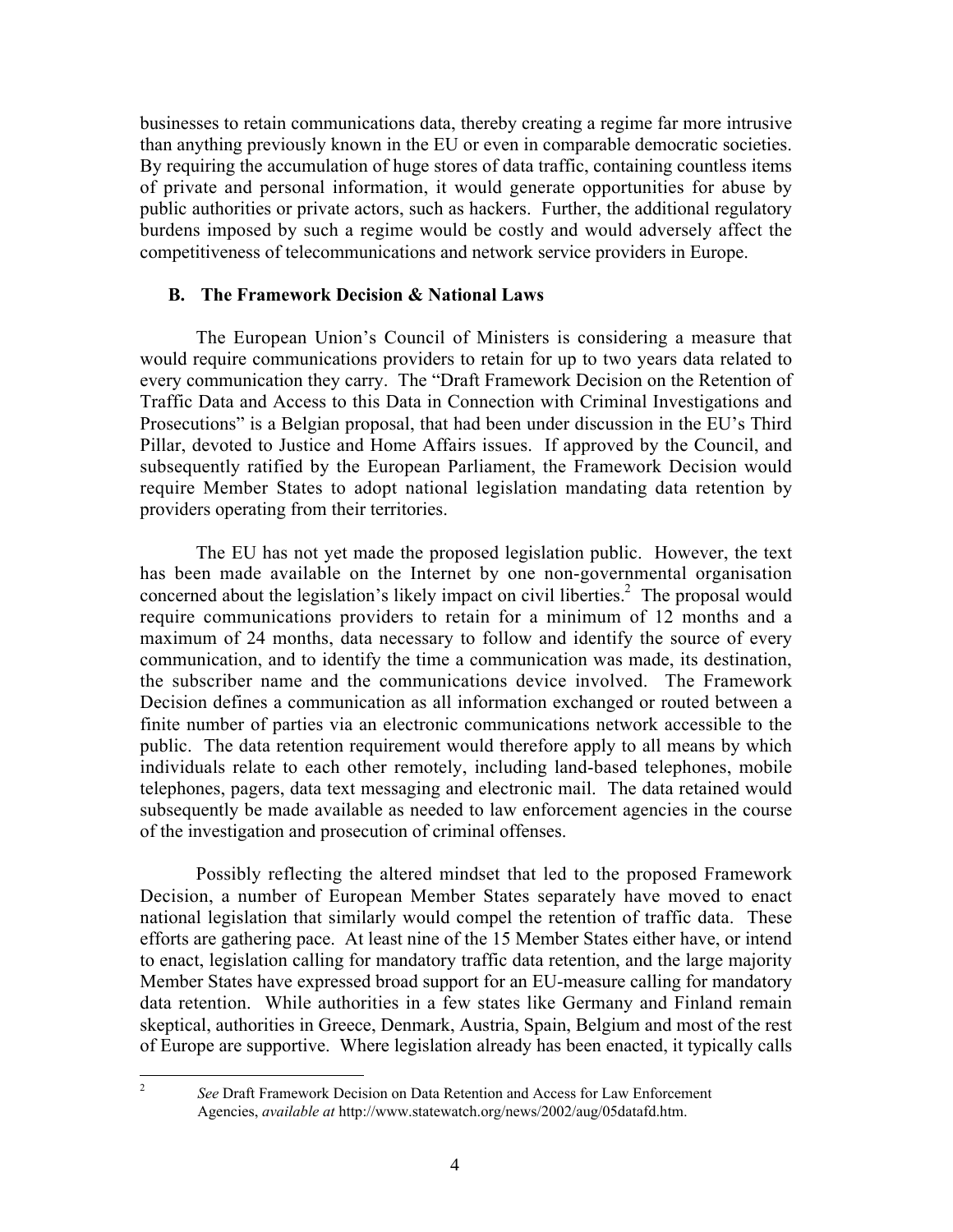for retention of traffic data for up to 12 months, although at least one Member State has set a 3-year retention period. These trends are worrying, and we would argue, violate of fundamental privacy rights embedded in European law.

### **C. The Right of Privacy in the European Convention on Human Rights**

The European Convention establishes basic rules regarding fundamental rights and liberties that are applicable throughout its Contracting States. The Contracting States include every EU Member State, as well as numerous other members of the Council of Europe. Each Contracting State is obliged to ensure that everyone within its jurisdiction, without regard to nationality or place of permanent residence, enjoys the rights guaranteed by the Convention. In many Contracting States, these obligations may be enforced through national courts, on which the Convention is directly binding. To provide further assurance that the rights will not be abridged, the conduct of Contracting States is also subject to review by the European Commission on Human Rights and thereafter by the European Court of Human Rights. In addition to the obligations of individual Member States under the ECHR, European Union law also explicitly incorporates the standards set out in the Convention. $3$ 

Article 8 of the ECHR guarantees the individual's right to respect for his private and family life.<sup>4</sup> The Article specifies that public authorities may only interfere with this right in narrowly defined circumstances. In particular, any interference must be in accordance with law and necessary in a democratic society, in view of such public interests as national security and the prevention of crime.

These provisions have been interpreted in a series of decisions by the European Court of Human Rights. In these cases, the Court adopts a three-part test for assessing the legality under the Convention of a governmental measure affecting individual privacy:

first, the Court asks whether a right protected by Article 8 has been interfered with;

 3 *See* Treaty on European Union, Article 6(2), *available at* http://europa.eu.int/abc/treaties\_en.htm ("The Union shall respect fundamental rights, as guaranteed by the European Convention for the Protection of Human Rights and Fundamental Freedoms").<br><sup>4</sup> In complete text, ECHR Article 8 provides as follows:

<sup>&</sup>quot;1. Everyone has the right to respect for his private and family life, his home and his correspondence."

<sup>2.</sup> There shall be no interference by a public authority with the exercise of this right except such as is in accordance with the law and is necessary in a democratic society in the interests of national security, public safety or the economic well-being of the country, for the prevention of disorder or crime, for the protection of health or morals, or for the protection of the rights and freedoms of others."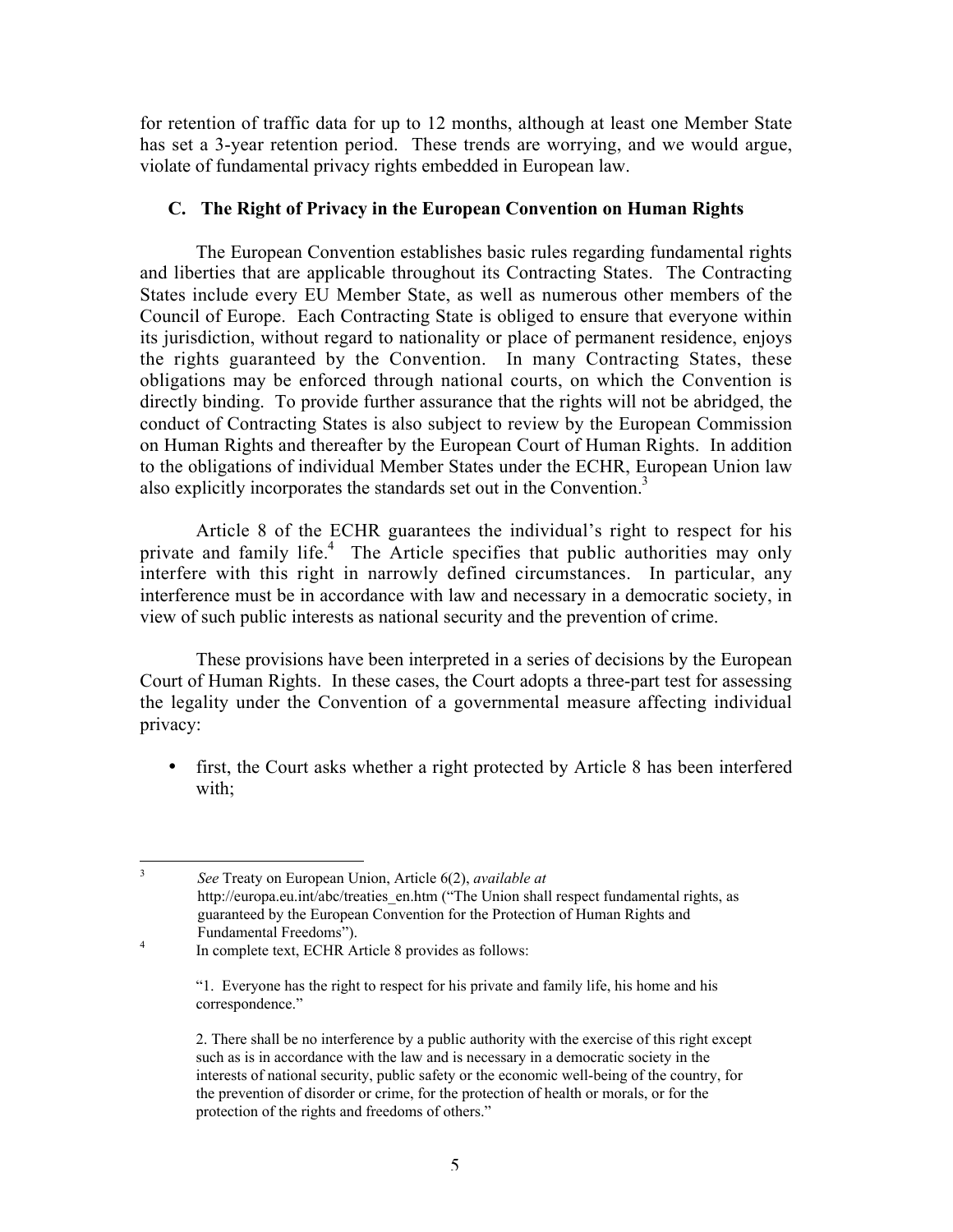next, it asks whether the interference was in accordance with law. This enquiry requires not only that there be a basis in domestic law for the interference, but also that the legal basis accord with the principle of the rule of law - that it be accessible and that its operation be foreseeable by all citizens;

finally, the Court asks whether the interference was necessary in a democratic society.

The European Court of Human Rights has not previously ruled on a legal challenge to data retention legislation. But the Court has on numerous occasions decided cases involving analogous governmental surveillance of its citizens, frequently finding such regulation to be in violation of Article 8. Analysis of those cases shows that the data retention regime proposed by the draft Framework Decision and now reflected in certain national laws would interfere with the Article 8 right to privacy. Moreover, indiscriminate retention of personal data is not in accordance with law because it fails to distinguish between different classes of people and therefore denies citizens a foreseeable basis on which to regulate their conduct. Finally, such laws are not necessary in a democratic society because blanket retention of data is wildly disproportionate to the law enforcement aims that it seeks to advance.

#### **D. Data Retention Interferes with the Right to Respect for Private Life**

The European Court of Human Rights has interpreted Article 8's reference to respect for private life expansively. Private life does not consist only of an individual's innermost thoughts—those that he chooses not to share with the outside world.<sup>5</sup> It extends to the right to establish and develop relationships with other human beings.<sup>6</sup> Intrusions into an individual's personal or business affairs that interfere with this right therefore fall within the protection of Article  $8<sup>7</sup>$ 

An individual's use of communications services falls squarely within this zone of privacy. The telephone, the Internet and other communications services are quintessentially about bringing people together, in a personal or a business capacity. Government regulation that chills use of these services is accordingly an interference with the right to respect for private life protected by Article 8. Thus, in *Klass v. Germany*, the Court reasoned that because a law permitting interception of mail created a "menace of surveillance" for all users of the postal service, and because that menace struck at freedom of communication, the law therefore constituted an

<sup>5</sup> *See* Niemietz v. Germany, 16 Eur. Hum. Rts. Rep. 97 (1993). <sup>6</sup> *See id.*; P.G. v. United Kingdom, No. 44787/98 (Eur. Ct. H. R. 2001), *available at*

http://www.echr.coe.int.<br><sup>7</sup> In Niemietz v. Germany, the Court held that there was no reason why the notion of "private" life" should be taken to exclude activities of a professional or business nature, since it is in the course of their working lives that the majority of people have a significant opportunity of developing relationships with the outside world.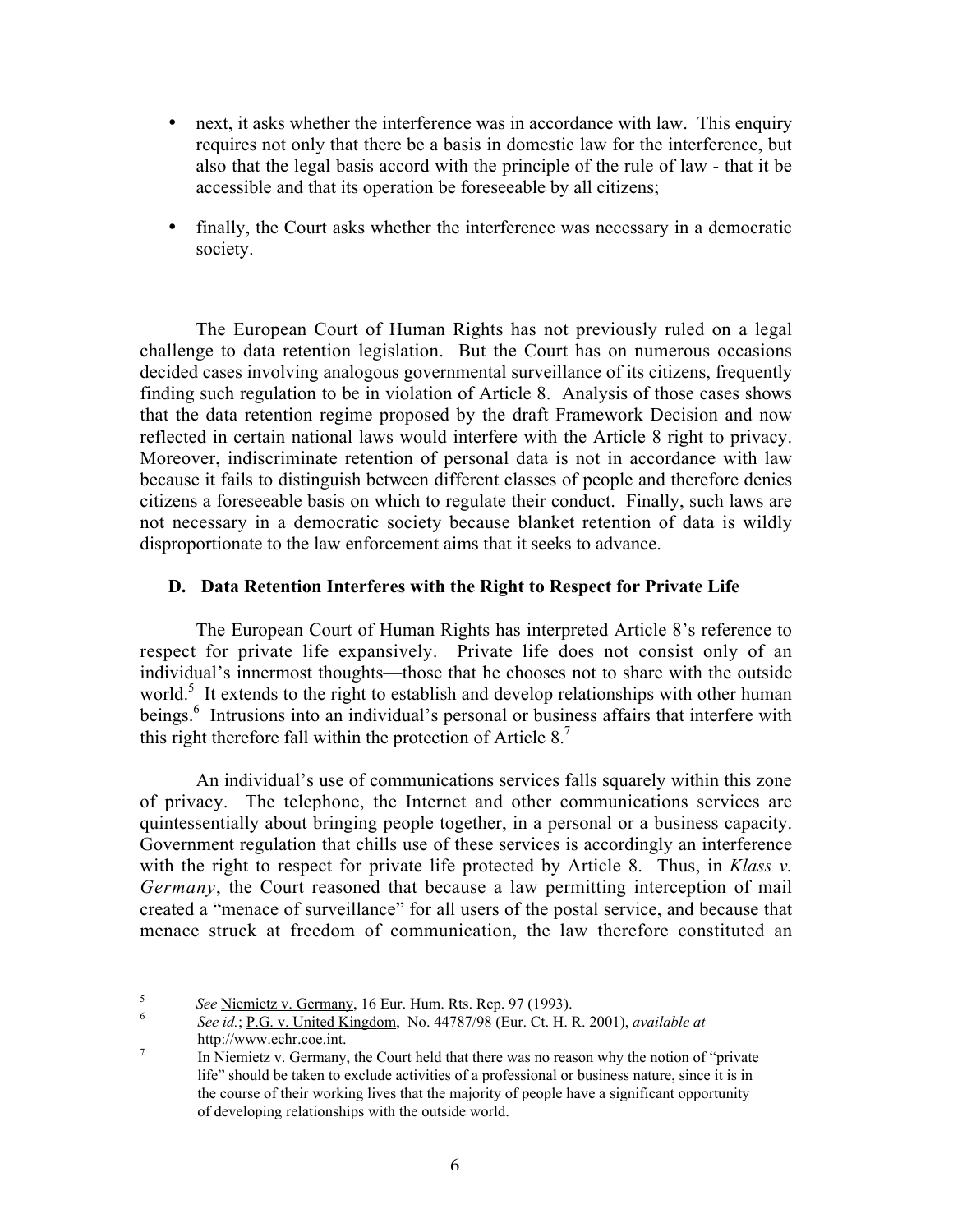interference with the right to respect for private life. ${}^{8}$  The indiscriminate retention of traffic data strikes at freedom of communication in the same way as the law at issue in *Klass*. By ensuring that use of communications services will generate a record of one's private activities, data retention requirements threaten all users of those services with the menace that this record will be abused, either by public or private actors. That menace is no less an interference with the right to private life than the generalised threat in *Klass* that one's mail may be intercepted by the authorities.

Retention of data by the authorities is an interference in private life, whether or not the State subsequently uses that data against the individual. In *Amann v. Switzerland*, the European Court of Human Rights found Article 8 applicable when State security services kept a record indicating that the applicant was a contact of the Soviet Embassy, after intercepting a telephone call from the Embassy to the applicant.<sup>9</sup> The Court specifically noted that storage of the information on an index card alone was sufficient to constitute an interference in private life and that the subsequent use of the stored information had no bearing on that finding. Similarly, in *Rotaru v. Romania*, the Court found that the storing of information by the security services on the applicant's past activities as a university student constituted an interference with his Article 8 rights.<sup>10</sup> The data retention envisaged by the Framework Decision and now seen in some Member State laws is of a far greater magnitude than that at issue in either of these cases. Under the EU proposal, for instance, at any given time a record would be in existence recording each and every person or entity with which an individual had communicated electronically over a one to two year period, as well as the time of the communication and the location from which it was made.

Data retention is no less an interference in private life when it is limited to traffic data, rather than recording the content of individual communications. The European Court of Human Rights has repeatedly found the recording of numbers dialed from conventional telephones to constitute an interference with private life.<sup>11</sup> In an earlier technological era, the Court pointed out that the records of such metering contain information which is an integral element in the communications made by telephone.<sup>12</sup> Indeed, the information at issue in  $A$ *mann*—that the applicant was a contact of the Soviet Embassy—could have been inferred just as easily from traffic data as it was from interception of the content of the communication. Recent technological advances have blurred the distinction between traffic data and content still further. We now live in a world when mobile phone companies are able to record the exact location from which calls are made, Internet Service Providers can track every web page visited by their users, and the address lines of e-mails provide a wealth of data about the circle of people with which each individual interacts. All of this information, and more, would be stored under the terms of the Framework Decision; it

<sup>&</sup>lt;sup>8</sup><br><sup>9</sup><br>Amann v. Switzerland, 30 Eur. Hum. Rts. Rep. 843 (2000).<br><u>10 Rotaru v. Romania</u>, No. 28341/95 (Eur. Ct. H. R. 2000), *available at* 

http://www.echr.coe.int. <sup>11</sup> *See, e.g.* P.G. v. United Kingdom, *supra* note 5; Valenzuela Contreras v. Spain, 28 Eur.

Hum. Rts. Rep. 483 (1999); Malone v. United Kingdom, 7 Eur. Hum. Rts. Rep. 14 (1985). <sup>12</sup> *See* Malone v. United Kingdon, *supra* note 11.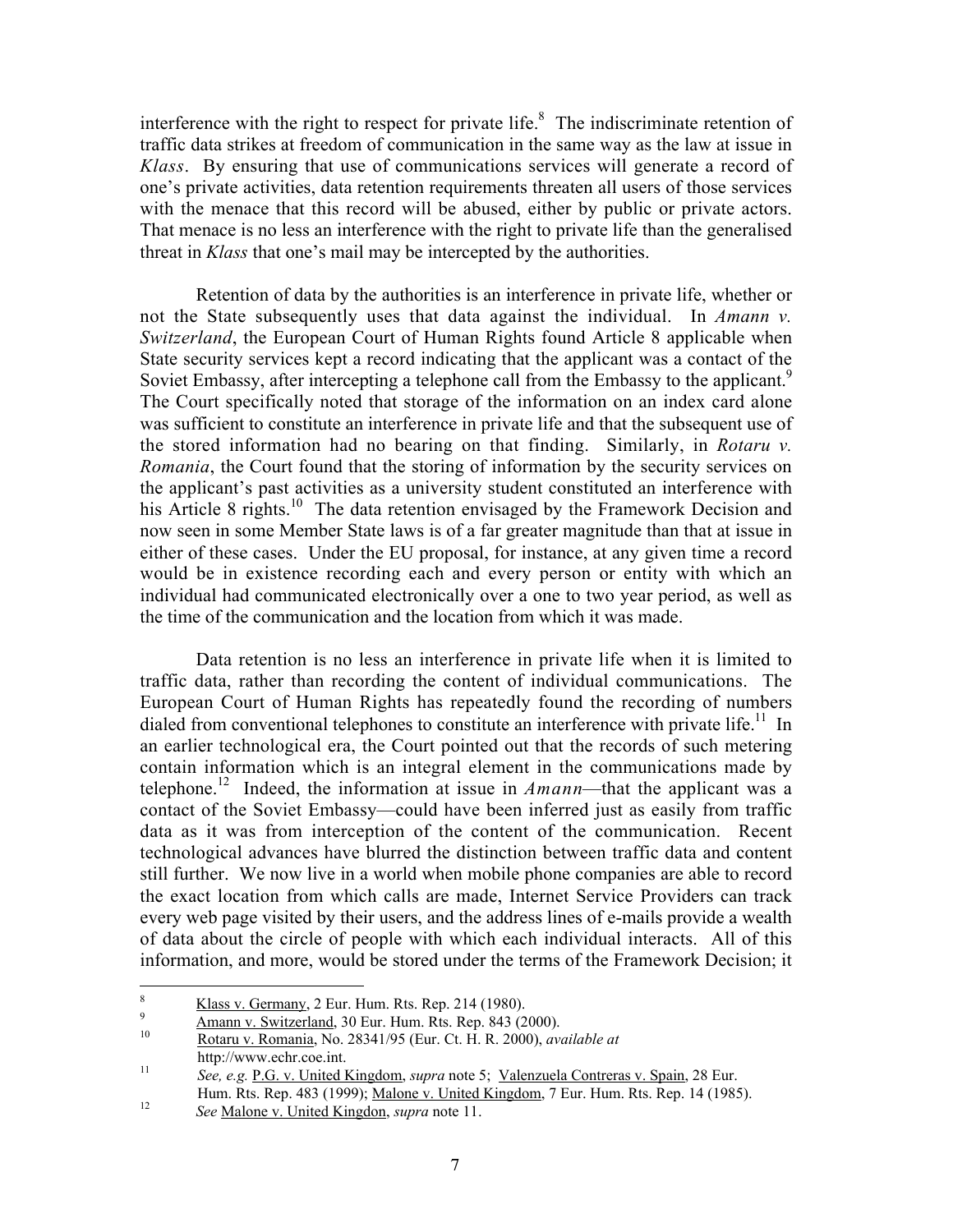is now being stored pursuant to a variety of Member State laws. As the case law of the European Court of Human Rights makes amply clear, this represents an interference of unprecedented proportions in the private life of every user of European-based communications services.

## **E. Indiscriminate Retention of Data is Not in Accordance with Law**

Of course, not all interferences with the right to private life violate Article 8 of the European Convention on Human Rights. Article 8(2) acknowledges that there are certain situations in which interference by the State is justified. But the Court has been clear that this paragraph, since it provides for an exception to a right guaranteed by the Convention, is to be read narrowly.<sup>13</sup> The Court has accordingly interpreted Article 8(2)'s requirement that such interferences be in accordance with law, as meaning not only that there must be a law in place authorising the interference, but that it should meet the standards of accessibility and foreseeability inherent in the concept of rule of law. The data retention regime envisaged by the Framework Decision fails to meet these standards. Even if we assume that it was implemented by national laws that could be accessed by all citizens, the very idea of blanket data retention offends the standard of foreseeability as it has been developed by the Court.

The principle behind the foreseeability requirement is the simple notion that the State should give citizens an adequate indication of the circumstances in which the public authorities are empowered to interfere in their private lives.<sup>14</sup> When laws are foreseeable in this way, individuals can regulate their conduct accordingly, so as to avoid invoking unwelcome intrusions by the State. Laws that offer citizens no reasonable means of avoiding surveillance of their private affairs by the State are the hallmark of the police state.

The requirement of foreseeability is not satisfied by blanket regulations, such as those envisaged in the Framework Decision, that allow everyone to foresee that the State will interfere with their right to a private life. As the Court said in respect of secret surveillance in *Malone v. United Kingdom*, it would be "contrary to the rule of law for the legal discretion granted to the executive to be expressed in terms of an unfettered power."<sup>15</sup> Rather, what makes a law foreseeable is the extent to which it distinguishes between different classes of people, thereby placing a limit on arbitrary enforcement by the authorities. Thus, in *Kruslin v. France*, the Court found that a law authorising telephone tapping lacked the requisite foreseeability because it nowhere defined the categories of people liable to have their telephones tapped or the nature of the offenses which might justify such surveillance.<sup>16</sup> In *Amann v. Switzerland*, the Court reached the same conclusion with regard to a decree permitting the police to

 <sup>13</sup> *See* Klass v. Germany, *supra* note 8. The Court added that: "Powers of secret surveillance of citizens, characterizing as they do the police state, are tolerable under the Convention only in so far as strictly necessary for safeguarding the democratic institutions." <sup>14</sup> *See* Kruslin v. France, 12 Eur. Hum. Rts. Rep. 547 (1990); Malone v. United Kingdom,

*supra* note 11. <sup>15</sup> Malone v. United Kingdom, *supra* note 11. <sup>16</sup> Kruslin v. France, *supra* note 14.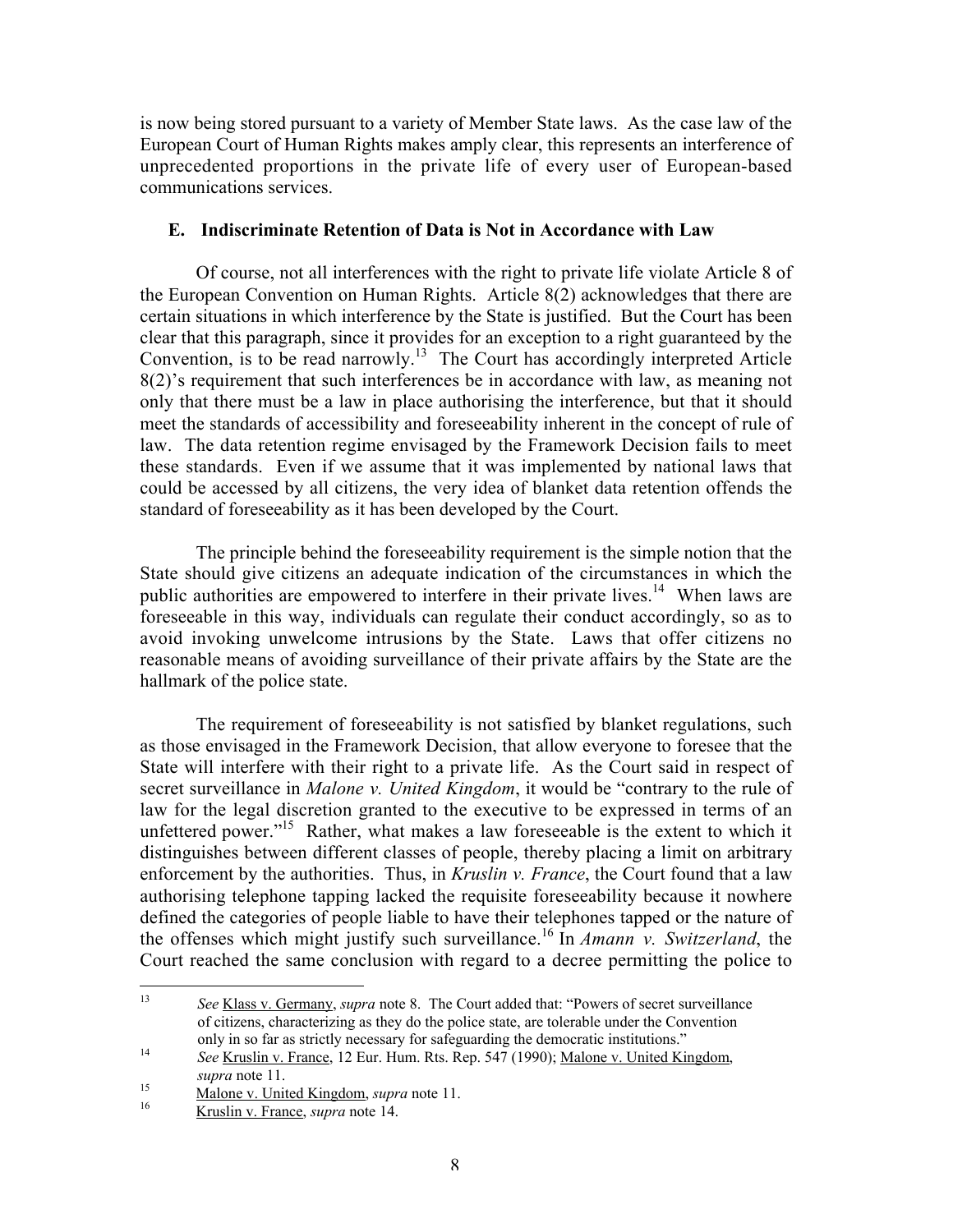conduct surveillance, because the decree gave no indication of the persons subject to surveillance or the circumstances in which it could be ordered.<sup>17</sup> Data retention laws that fail to distinguish between different classes of people would have a more pernicious impact on individual privacy than the vague laws at issue in *Kruslin* and *Amann*. Whereas the latter left every citizen vulnerable to a risk of surveillance, blanket data retention would subject every citizen to the certainty of ongoing and unremitting interference in his or her private life.

Blanket data retention laws also offend the principle of foreseeability because they make no distinction for relationships that the State already recognises as sufficiently special to warrant a degree of protection. In *Kopp v. Switzerland*, the Court observed that a law authorising interception of telephone calls would in certain circumstances contradict other provisions of Swiss law according protection to confidential attorney-client communications. The Court found that the telephone tapping law failed to meet the standard of foreseeability, because it provided no guidance on how authorities should distinguish between protected and unprotected attorney-client communications. The Framework Decision and laws like it suffer from the same flaw. Confidential attorney-client communications, to take one example, enjoy a protected status throughout the EU. Yet the proposed data retention schemes make no effort to distinguish between such communications (and others like it) and "normal" communications.

#### **F. Indiscriminate Retention of Data is Not Necessary in a Democratic Society**

Blanket data retention is the antithesis of a regime designed to achieve the minimum necessary impairment of rights. In order to retain information bearing on the very small fraction of the population involved in criminal activity or threatening national security, mandatory data retention gives rise to an indefinite and ongoing interference with the privacy rights of every individual who uses European-based communications systems. Such a broad interference with an established right exceeds the bounds of permissible interferences as set forth in the European Convention and enunciated by the European Court of Human Rights.

Article 8(2)'s limited exception to the right to respect of private life requires that any interference be no greater than is necessary in a democratic society. This condition is subject to the same narrow reading that the European Court on Human Rights applies to the rest of Article  $8(2)$ .<sup>18</sup> The Court has explained the principle underlying this requirement in terms of the need for any interference in Article 8 rights

 <sup>17</sup> Amann v. Switzerland, *supra* note 9. According to the facts in this case, the Swiss government, following routine interceptions of communications of Soviet embassy personnel, recorded telephone communications between an Embassy worker and the applicant. Although the government found that the applicant's activities did not generate any national security concerns, the government nevertheless stored information in connection with the applicant for a long period after the investigation. The court found that the storage of information by a public authority relating to the individual's private life was an Article 8 interference, even though there was no subsequent use of that information. <sup>18</sup> *See supra* note 13 and accompanying text.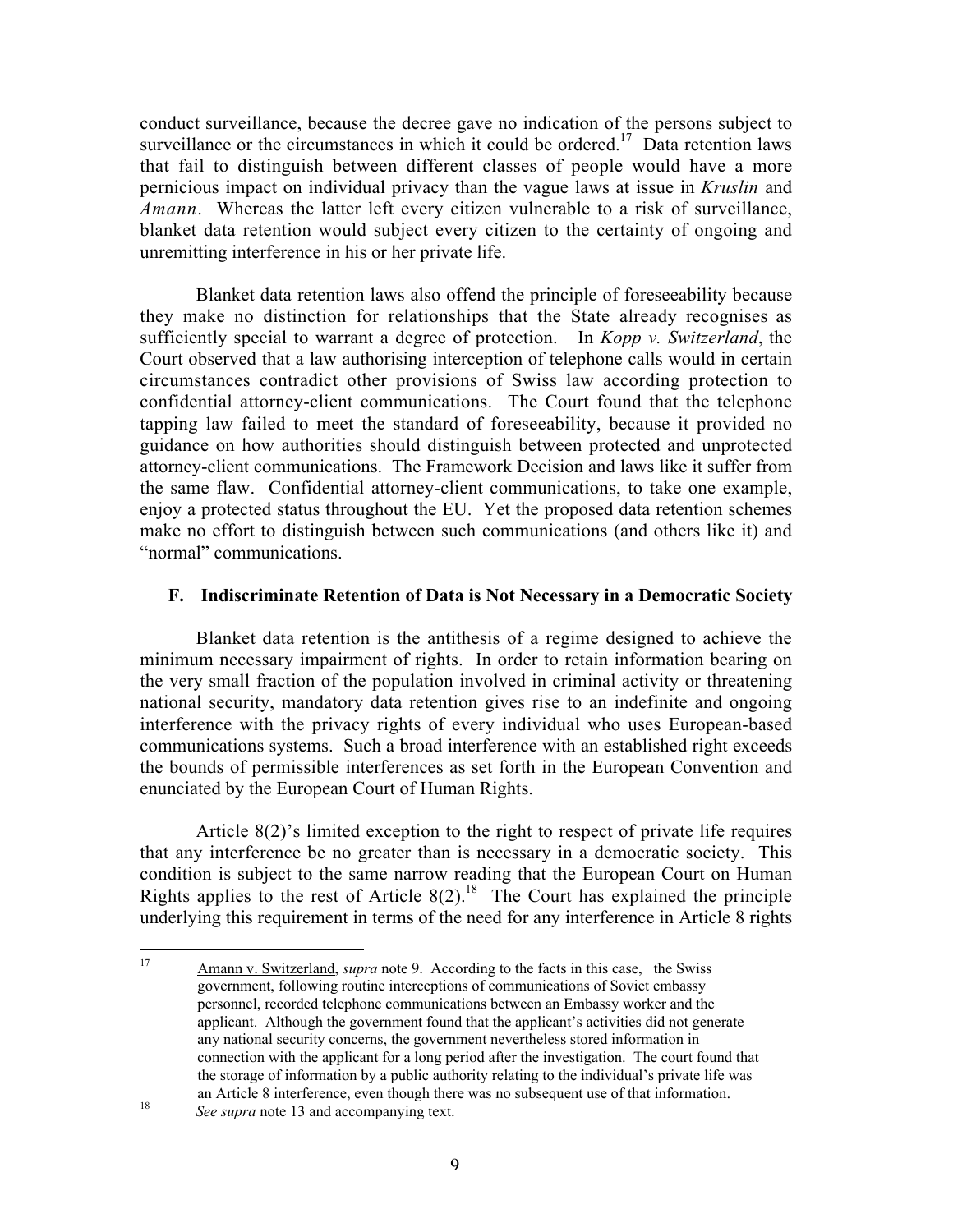to correspond to a pressing social need and to be proportionate to the legitimate aim pursued. $19$  Mandatory data retention laws fail on this score as well. The distinguishing feature of a blanket data retention requirement is the absence of any reasonable relationship between the intrusion on individual privacy rights and the law enforcement objectives served. $20$ 

For a measure impairing individual rights to be proportional, the State must put in place safeguards ensuring that interference with those rights is no greater than necessary. In *Foxley v. United Kingdom*, for example, the Court found that interception of a bankrupt's mail violated Article 8 because of the absence of adequate and effective safeguards ensuring minimum impairment of the right to respect for his  $correspondence.<sup>21</sup>$ 

European legislators can make no showing that such large-scale impairment of individual rights arising from mandatory data retention laws is the only feasible option for combating crime or protecting national security. Indeed, international practice points strongly in the opposite direction. For example, in the U.S., the authorities have much more circumscribed authority to require retention of traffic data.<sup>22</sup> And, as recently as 2001, all 15 Member States of the European Union signed a Council of Europe Convention providing for data to be retained on a selective basis, where the authorities have reason to believe that the information may be relevant to a criminal investigation.<sup>23</sup> Law enforcement requirements can be met without widespread interference with individual rights. In short, blanket data retention is unnecessary. The interference in individual privacy rights required by mandatory data retention laws cannot therefore be necessary in a democratic society.

Proportionality also requires that interferences in private life take account of the specially protected nature of certain communications. Thus the Court has on occasion analysed the impact of State surveillance on the attorney-client relationship as part of its inquiry into whether a given regulation was necessary in a democratic society. In finding that the interception of a bankrupt's mail was not necessary in a

<sup>19</sup> *See* Foxley v. United Kingdom, 31 Eur. Hum. Rts. Rep. 637 (2000). <sup>20</sup> *See* Common Industry Statement on Storage of Traffic Data for Law Enforcement

Purposes, Joint Statement by the International Chamber of Commerce, the Union of Industrial and Employers' Confederations of Europe, the European Information, Communications and Consumer Electronics Technology Industry Association and the International Telecommunication Users Group (June 4, 2003) (*available at* http://www.iccwbo.org/home/news\_archives/2003/stories/data.asp) (criticizing the overly broad definitions of data traffic in the draft Framework Decision and the excessive storage period involved, and describing mandatory data retention as an ineffective means of

furthering criminal investigations).<br><sup>21</sup> Foxley v. United Kingdom, *supra* note 19.<br><sup>22</sup> For a general discussion of US law in this area, see Computer Crime & Intellectual Property Section, Criminal Division, U.S. Department of Justice, Searching and Seizing Computers and Obtaining Electronic Evidence in Criminal Investigations, *available at*

http://www.cybercrime.gov/s&smanual2002.htm.<br><sup>23</sup> Convention on Cybercrime, *opened for signature* 23 November 2001, ETS No. 185. *See* Art. 16-17, Expedited Preservation of Stored Computer Data.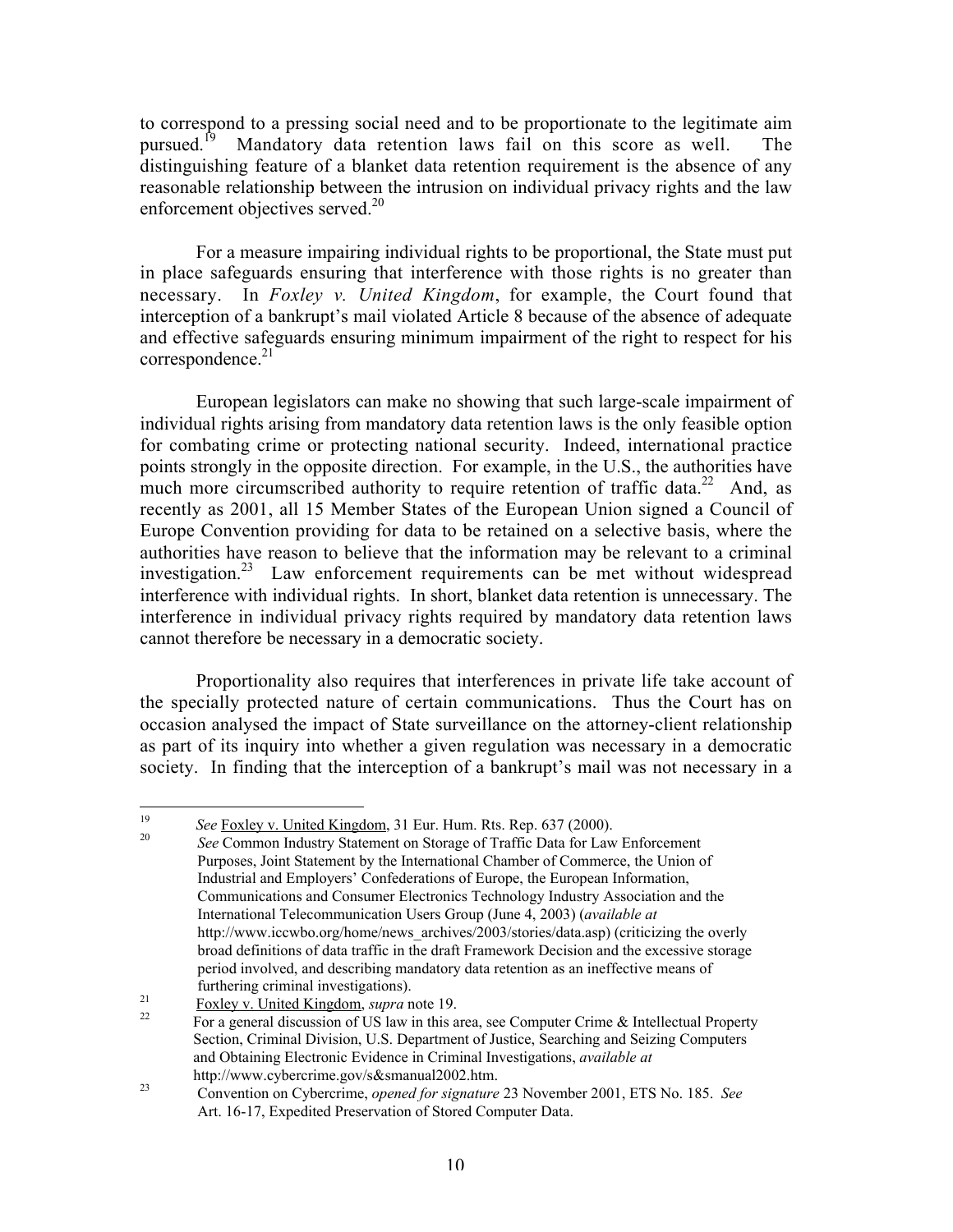democratic society, the *Foxley* decision, for example, accorded particular weight to the authorities' failure to distinguish between privileged communications from the applicant's lawyer and other items.<sup>24</sup> As already noted, blanket data retention falls short on this measure too. The Framework Decision, for instance, fails to take even the minimum steps necessary to ensure respect for attorney-client and other speciallyprotected communications.

#### **G. Data Retention Laws Are Regressive Legislation**

The Framework Decision and comparable national laws represent the latest stage in the steady erosion since September 2001 of European privacy safeguards. EU legislation in force prior to that date prohibited communications providers from retaining data for any longer than necessary to resolve billing disputes.<sup>25</sup> A narrowlyworded exception allowed Member States to deviate from this standard to the extent necessary to safeguard national security and to investigate and prosecute criminal offences.<sup>26</sup> Reacting to the September 11 attacks, and under pressure from the U.S., the EU widened this exception substantially in 2002. Controversial new legislation that year permitted Member States to "adopt legislative measures providing for the retention of data for a limited period" for national security or criminal justice purposes.<sup>27</sup> The Framework Decision shifts the balance still further in the direction of security at the expense of individual privacy, transforming the permissive language of the 2002 legislation into an obligation on Member States to require data retention by communications providers. As noted above, the majority of Member States perhaps sensing this shift in orientation have since enacted, or are in the process of enacting, legislation that would mandate traffic data retention.<sup>28</sup>

The proposal to make blanket retention of traffic data mandatory throughout the EU has drawn criticism from data protection officials,<sup>29</sup> civil liberties groups<sup>30</sup> and

<sup>24</sup> Foxley v. United Kingdom, *supra* note 19. *See also* Niemietz v. Germany, *supra* note 5. <sup>25</sup> Directive 97/66/EC of 15 December 1997 concerning the processing of personal data and

the protection of privacy in the telecommunications sector.<br> *Id.* at Art. 14(1).<br>
Directive 2002/58/EC of 12 July 2002 concerning the processing of personal data and the

protection of privacy in the electronic communications sector (Directive on Privacy and Electronic Communications), at Art. 15(1). *See also* Paul Meller, *EU Set to Weaken Net Privacy Regime*, International Herald Tribune, May 30, 2002 (describing the background

and opposition to the data retention provisions of the 2002 Directive).<br><sup>28</sup> In connection with the Framework Decision, the General Secretariat of the Council of the European Union issued a questionnaire to Member States in 2002 seeking further information on their data retention laws. The Member State responses have been made available at: www.statewatch.org/news/2002/jan/12eudatret.htm. <sup>29</sup> *See* Statement of the European Data Protection Commissioners (Sept. 11, 2002), *available*

*at* http://www.fipr.org/press/020911DataCommissioners.html (expressing "grave doubt as to the legitimacy and legality of such broad measures" as those contained in the draft Framework Decision). <sup>30</sup> *Cf.* Letter to Pat Cox, President, European Parliament, from a coalition of civil liberties

organizations (May 22, 2002) (*available at* http://www.gilc.org/cox\_en.html) (urging Members of the European Parliament to vote against the "general and exploratory data retention" provisions of the 2002 Directive).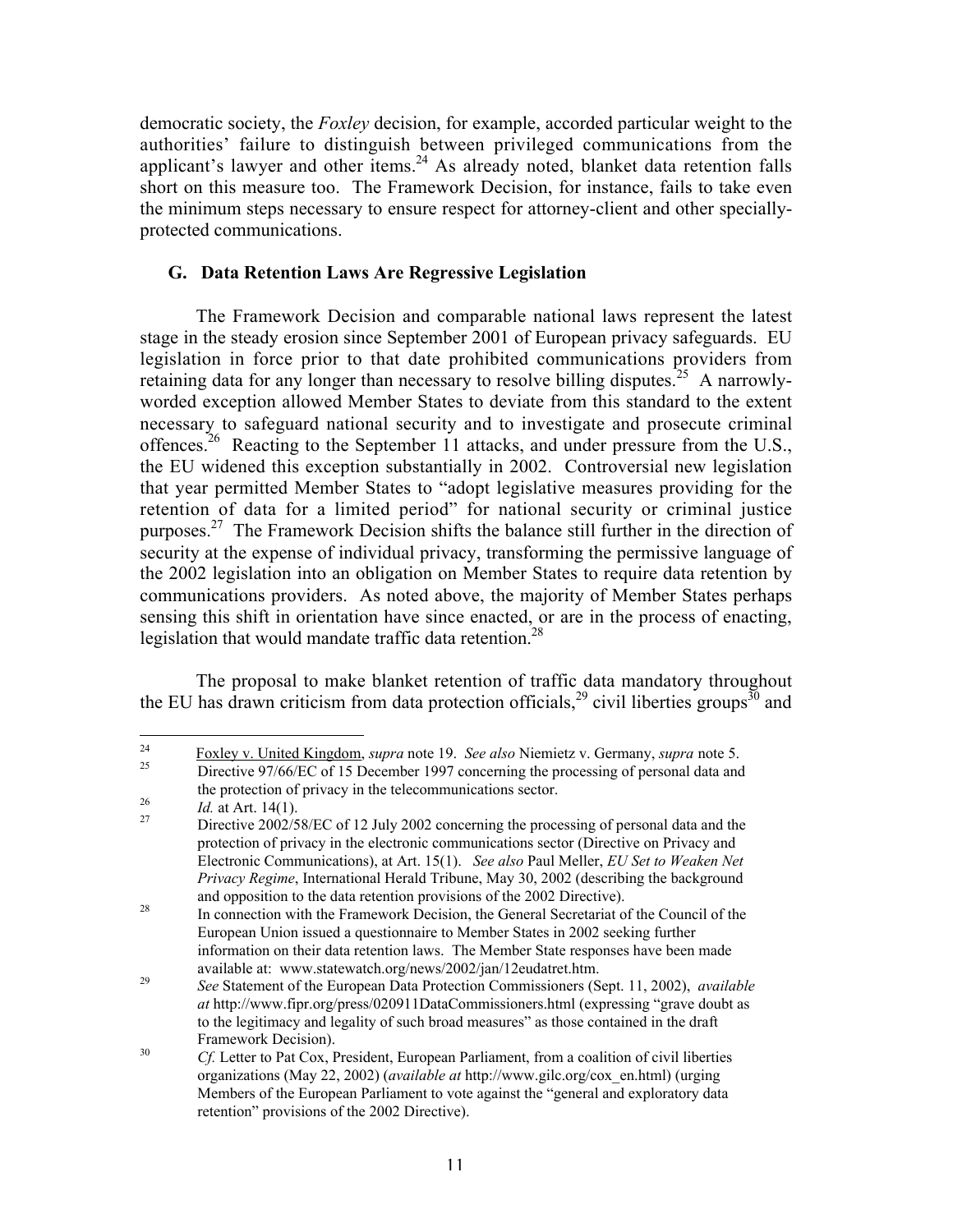industry bodies. $31$  As these groups have pointed out, mandatory data retention regimes such as that embodied by the Framework Directive have a major, and negative, impact on individuals and on business in the European Union and beyond:

The requirement that communications providers retain traffic data for up to two years (and even longer under some national legislation) would effectively create a massive database reaching indiscriminately into the personal and business affairs of each and every user of EU-based communications services. Whatever national rules were developed to regulate access to traffic data by law enforcement agencies, the very existence of this database would put at the disposal of the State an unprecedented amount of information about the everyday activities of its citizens. This would be a significant departure from the traditional approach in societies based on the rule of law, where the State's ability to monitor individuals is strictly limited and regulated by such requirements as probable cause and a dulyauthorised warrant. Interestingly, although the U.S. government has encouraged the European Union to adopt more extensive data retention powers,  $32 \text{ U.S.}$  law permits data retention by communications providers only in respect of specific investigations that are already underway.<sup>33</sup>

The retention of traffic data by communications providers would also greatly enhance the risk that personal information could be stolen and exploited by third parties. Stored traffic data would present an attractive target for hackers, who would be able to access multiple personal details about individuals in one place. Moreover, because the information would be stored, hackers would be able to sort through stolen data at their leisure, rather than trying to intercept valuable personal details in real time, as at present. Thus, in the name of facilitating the investigation and prosecution of crimes, mandatory data retention laws would in fact make the job of the cybercriminal considerably easier.

Concern about the misuse of sensitive personal information could undermine public confidence in electronic communications systems. A blanket requirement on communications providers to retain traffic data would give all users of electronic services reason to fear that stored data relating to their personal lives might be improperly accessed. As the 2002 EU legislation recognised, "the successful cross-border development of these services is partly dependent on the confidence of users that their privacy will not be at risk."<sup>34</sup> A loss of public confidence could, in particular, retard the role of the Internet as a channel of social intercourse and a vehicle for electronic commerce. The failure of the Internet to live up to its potential in either respect would represent a significant loss for

 <sup>31</sup> *See* Common Industry Statement, *supra* note 20 (arguing that data storage requirements should not exceed that which is necessary to achieve law enforcement objectives and which cannot be achieved by alternative and less intrusive measures). <sup>32</sup> *See* U.S. Letter from Bush to E.U., 16.10.01, Statewatch Analysis No. 2, *at*

http://www.poptel.org.uk/statewatch/news/2002/feb/useu.pdf.<br><sup>33</sup> *See supra* note 22.<br>Directive 2002/58/EC, Recital 5.